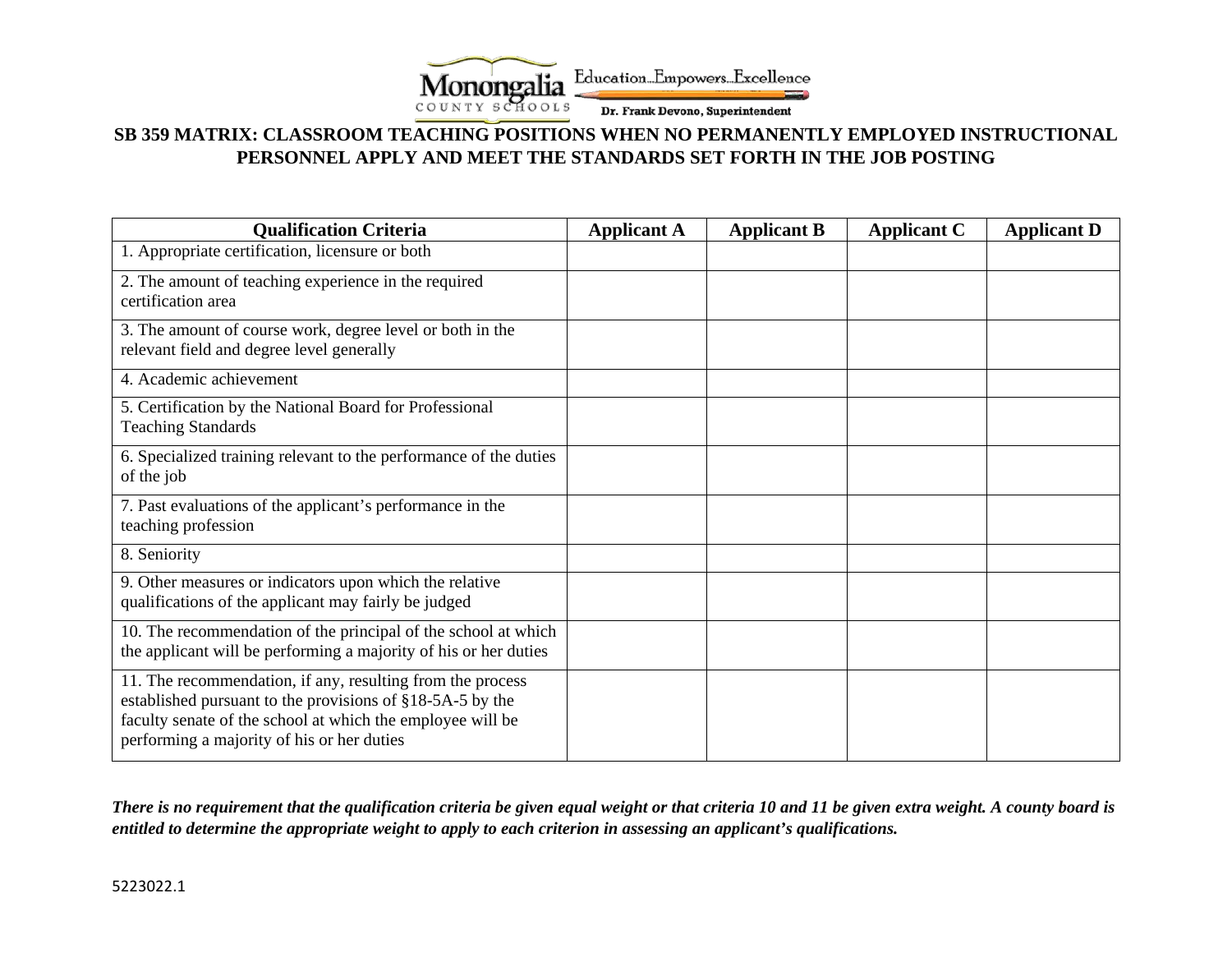

## **SB 359 MATRIX: CLASSROOM TEACHING POSITIONS WHEN ONE OR MORE PERMANENTLY EMPLOYED INSTRUCTIONAL PERSONNEL APPLY AND MEET THE STANDARDS SET FORTH IN THE JOB POSTING**

| <b>Qualification Criteria</b>                                                                                                                                                                                                       | Point<br><b>Value</b> | <b>Applicant A</b> | <b>Applicant B</b> | <b>Applicant C</b> | <b>Applicant D</b> |
|-------------------------------------------------------------------------------------------------------------------------------------------------------------------------------------------------------------------------------------|-----------------------|--------------------|--------------------|--------------------|--------------------|
| 1. Appropriate certification, licensure or both                                                                                                                                                                                     | 1                     |                    |                    |                    |                    |
| 2. The amount of teaching experience in the required<br>certification area                                                                                                                                                          | 1                     |                    |                    |                    |                    |
| 3. The amount of course work, degree level or both in the<br>relevant field and degree level generally                                                                                                                              | $\mathbf{1}$          |                    |                    |                    |                    |
| 4. Academic achievement                                                                                                                                                                                                             | $\mathbf{1}$          |                    |                    |                    |                    |
| 5. Certification by the National Board for Professional<br><b>Teaching Standards</b>                                                                                                                                                | 1                     |                    |                    |                    |                    |
| 6. Specialized training relevant to the performance of the<br>duties of the job                                                                                                                                                     | $\mathbf{1}$          |                    |                    |                    |                    |
| 7. Past evaluations of the applicant's performance in the<br>teaching profession                                                                                                                                                    | 1                     |                    |                    |                    |                    |
| 8. Seniority                                                                                                                                                                                                                        | 1                     |                    |                    |                    |                    |
| 9. Other measures or indicators upon which the relative<br>qualifications of the applicant may fairly be judged                                                                                                                     | 1                     |                    |                    |                    |                    |
| 10. The recommendation of the principal of the school at<br>which the applicant will be performing a majority of his or<br>her duties                                                                                               | $\overline{2}$        |                    |                    |                    |                    |
| 11. The recommendation, if any, resulting from the process<br>established pursuant to the provisions of §18-5A-5 by the<br>faculty senate of the school at which the employee will be<br>performing a majority of his or her duties | $\overline{2}$        |                    |                    |                    |                    |

*In assessing applicants' qualifications, each criterion must be given equal weight, except that criteria 10 and 11 shall be double weighted. For that reason, one point shall be awarded each applicant who satisfies criterion 1. One point shall be awarded each applicant who satisfies criterion 5. On each of the other criteria, the prevailing applicant shall be awarded the full point value. In the event on a "tie" among prevailing applicants on criterion 2, 3, 4, 6, 7, 8 or 9, each such applicant shall be awarded the criterion's full point value.*